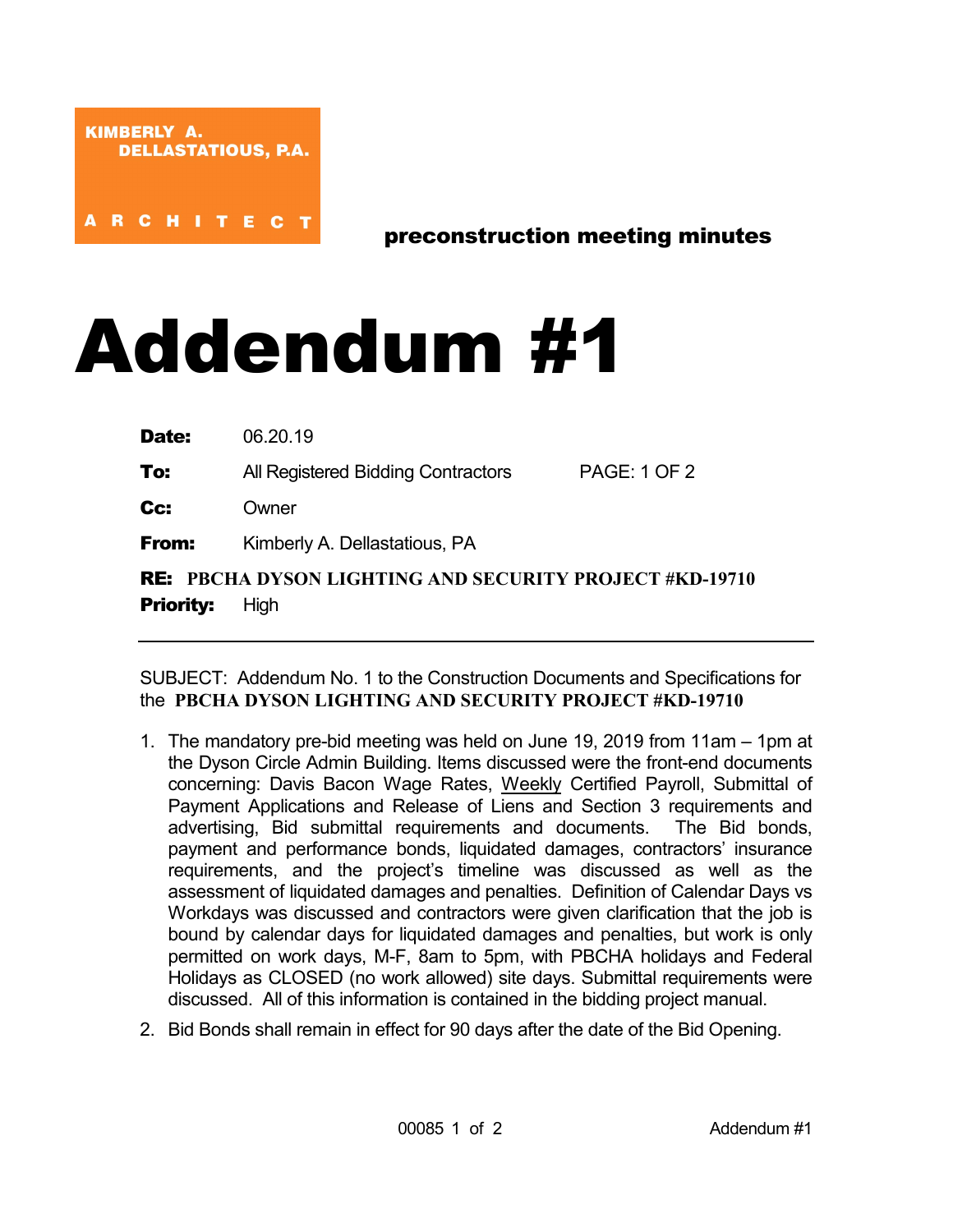- 3. Only registered bidders may submit bids. Make sure your company has registered to bid and that they have paid the registration fee.
- 4. The project shall include the supply and installation of a 4" thick 2500 psi poured concrete pad at the fence enclosure areas of EACH electrical service field area. This is not on the drawings but is to be included in your bid prices under each field service area line item; IE: 1f, 2k,3f, 4d, 5h, 6e line items.
- 5. The electrical contractor shall supply the 1" underground conduit with a pull string from pole #12 into the building area #16, control room.
- 6. The electrical contractor shall supply the 3/4" conduit with a pull string from pole antenna #11 into the building area #16 control room.
- 7. The bidder shall submit ONE original bid copy of all documents and ONE copy of all bid documents in a sealed and labelled envelope.
- **8. The bids shall be turned into the Main Palm Beach County Housing Authority Office at 3432 West 45th Street, WPL, FL 33407.**
- 9. SITE SAFETY NOTE

The General Contractor is solely responsible for initiating, maintaining, and supervising all safety precautions and programs in connection with the work. KIMBERLY A. DELLASTATIOUS, P.A. and its Professionals, Consultants, Inspectors, and Employees, are not responsible for the means and methods of construction or for related safety programs.

Please attach this Addendum #1 cover sheet to your bid proposal package and also identify this Addendum #1 on sheet 00200-2 of your bid proposal.

THANK YOU, KIMBERLY DELLASTATIOUS

Attachment: Pre Bid Sign-in sheet